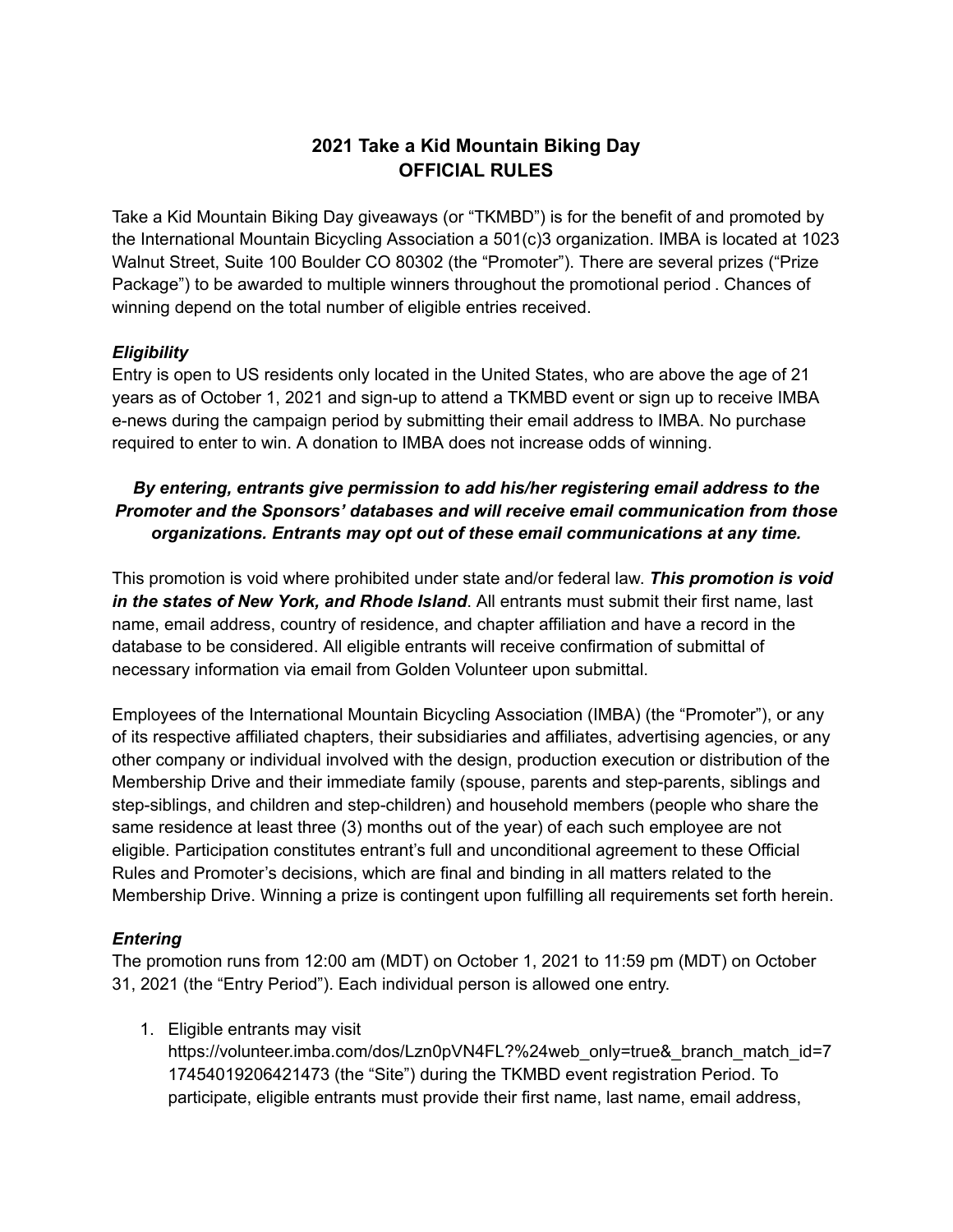country of residence, and chapter affiliation. Once information is recorded, each eligible entrant will receive one automatic entry to the TKMBD giveaway; into a random drawing of the prize package giveaway. Confirmation of entry is receipt of information response from Golden Volunteer.

Any use of an electronic device to enhance or alter entrants' odds of winning will count as a fraudulent entry. Entries that are fraudulent are not permitted and will be declared invalid. All entries and the information contained therein will become the property of the Promoter. Receipt of entries for the random draw will not be acknowledged, and proof of submission of an entry will not be deemed proof of receipt. The Promoter reserves the right to delete any entries or remove participants that are in violation of the Official Rules. By participating in the Membership Drive, entrants agree to be bound by these Official Rules.

### *Winner Selection*

On or before the 10th day of November, a representative from IMBA will select a potential winner(s) for the prize(s) in a random selection of all entries received during the TKMBD event giveaway campaign period. Entries from states where the promotion is prohibited are void and will not be included in the drawing. The odds of winning depend on the number of eligible entries received. Each potential winner will be notified via the email submitted for the drawing on or before November 10, 2021, and the winner must respond and confirm availability to participate within 48 hours or a new winner will be selected for that specific prize.

Return of any prize notification email as "undeliverable" will result in disqualification, and an alternate winner may be selected. The winner must consent to the announcement of the winner's name and the use by or on behalf of the Promoter of the winner's name and/or photograph and/or any advertising materials for promotional purposes, without any further compensation to the winner.

Should the selected entrant fail to comply with any of the requirements contained in these Official Rules, the prize will be automatically forfeited and another entrant will be selected and the initially selected entrant will be disqualified and will have no recourse towards the Promoter or anyone involved in the TKMBD event giveaway.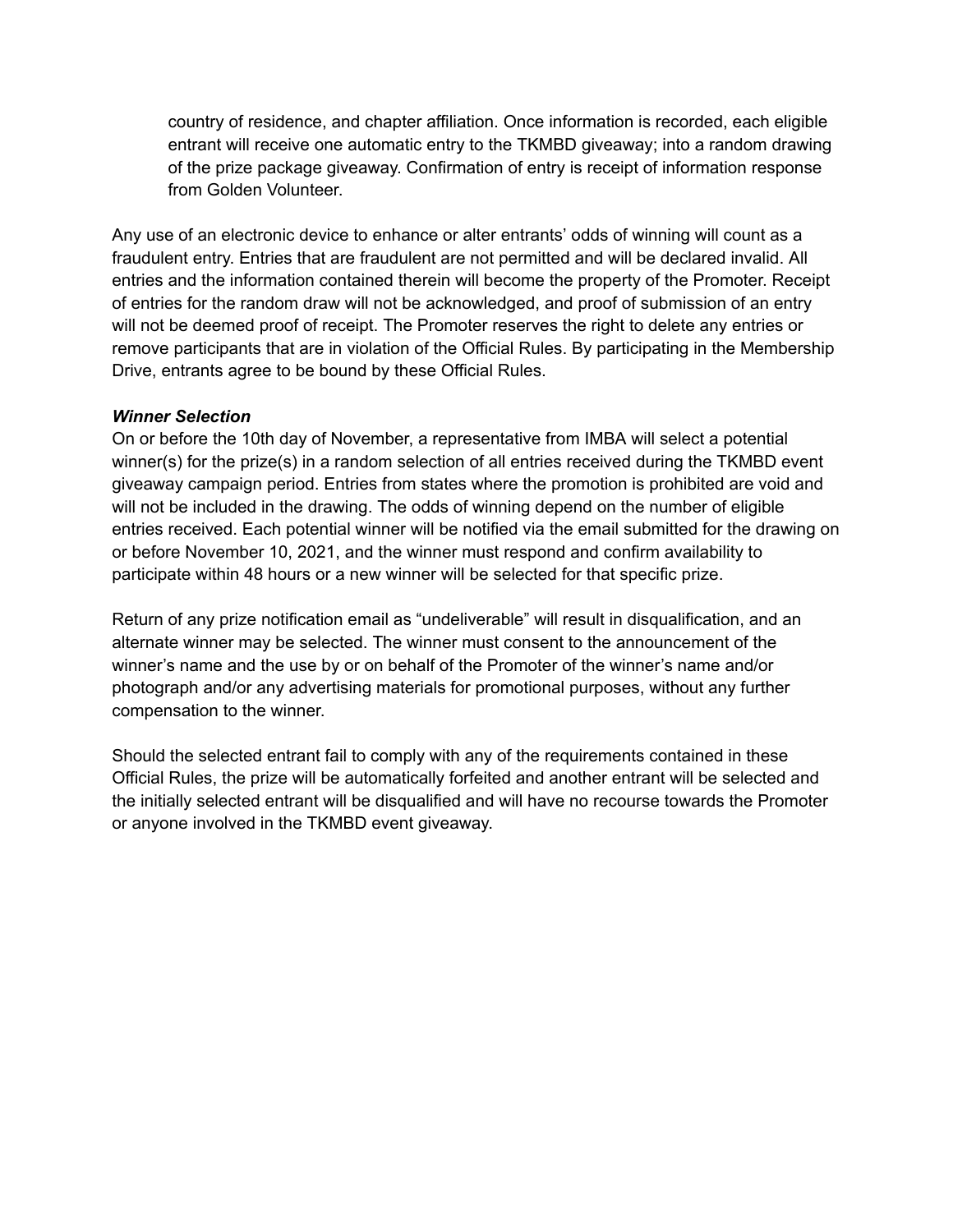# *Prizing*

| Package 1                                    | Package 2                                    |
|----------------------------------------------|----------------------------------------------|
| (1) Kuat Sherpa 2.0 - \$629                  | (1) Marin Bayview Trail 24" bike - \$569     |
| (1) Feedback Sports Ride Prep Tool Kit -     | (1) Feedback Sports Ride Prep Tool Kit -     |
| \$130                                        | \$130                                        |
| (1) Moki 1.5 Kid's Biking Hydration          | (1) Moki 1.5 Kid's Biking Hydration          |
| Pack(unisex Model) - \$55                    | Pack(unisex Model) - \$55                    |
| Package 3                                    | Package 4                                    |
| (1) Jenson USA Gift Card - \$50              | (1) Jenson USA Gift Card - \$50              |
| (1) Moki 1.5 Kid's Biking Hydration          | (1) Moki 1.5 Kid's Biking Hydration          |
| Pack(unisex Model) - \$55                    | Pack(unisex Model) - \$55                    |
| (2) Finish Line FiberLink Tubeless Sealant - | (2) Finish Line FiberLink Tubeless Sealant - |
| \$25.98                                      | \$25.98                                      |
| Package 5                                    | Package 6                                    |
| (1) Prevelo Zulu Two 16" bike - \$479        | (1) Primal Wear Gift Card - \$200            |
| (1) Moki 1.5 Kid's Biking Hydration          | (1) Moki 1.5 Kid's Biking Hydration          |
| Pack(unisex Model) - \$55                    | Pack(unisex Model) - \$55                    |
| (2) Finish Line FiberLink Tubeless Sealant - | (2) Finish Line FiberLink Tubeless Sealant - |
| \$25.98                                      | \$25.98                                      |
| Package 7                                    | Package 8                                    |
| (1) Moki 1.5 Kid's Biking Hydration          | (1) Moki 1.5 Kid's Biking Hydration          |
| Pack(unisex Model) - \$55                    | Pack(unisex Model) - \$55                    |
| (2) Finish Line FiberLink Tubeless Sealant - | (2) Finish Line FiberLink Tubeless Sealant - |
| \$25.98                                      | \$25.98                                      |
| Package 9                                    | Package 10                                   |
| (1) Moki 1.5 Kid's Biking Hydration          | (1) Moki 1.5 Kid's Biking Hydration          |
| Pack(unisex Model) - \$55                    | Pack(unisex Model) - \$55                    |
| (2) Finish Line FiberLink Tubeless Sealant - | (2) Finish Line FiberLink Tubeless Sealant - |
| \$25.98                                      | \$25.98                                      |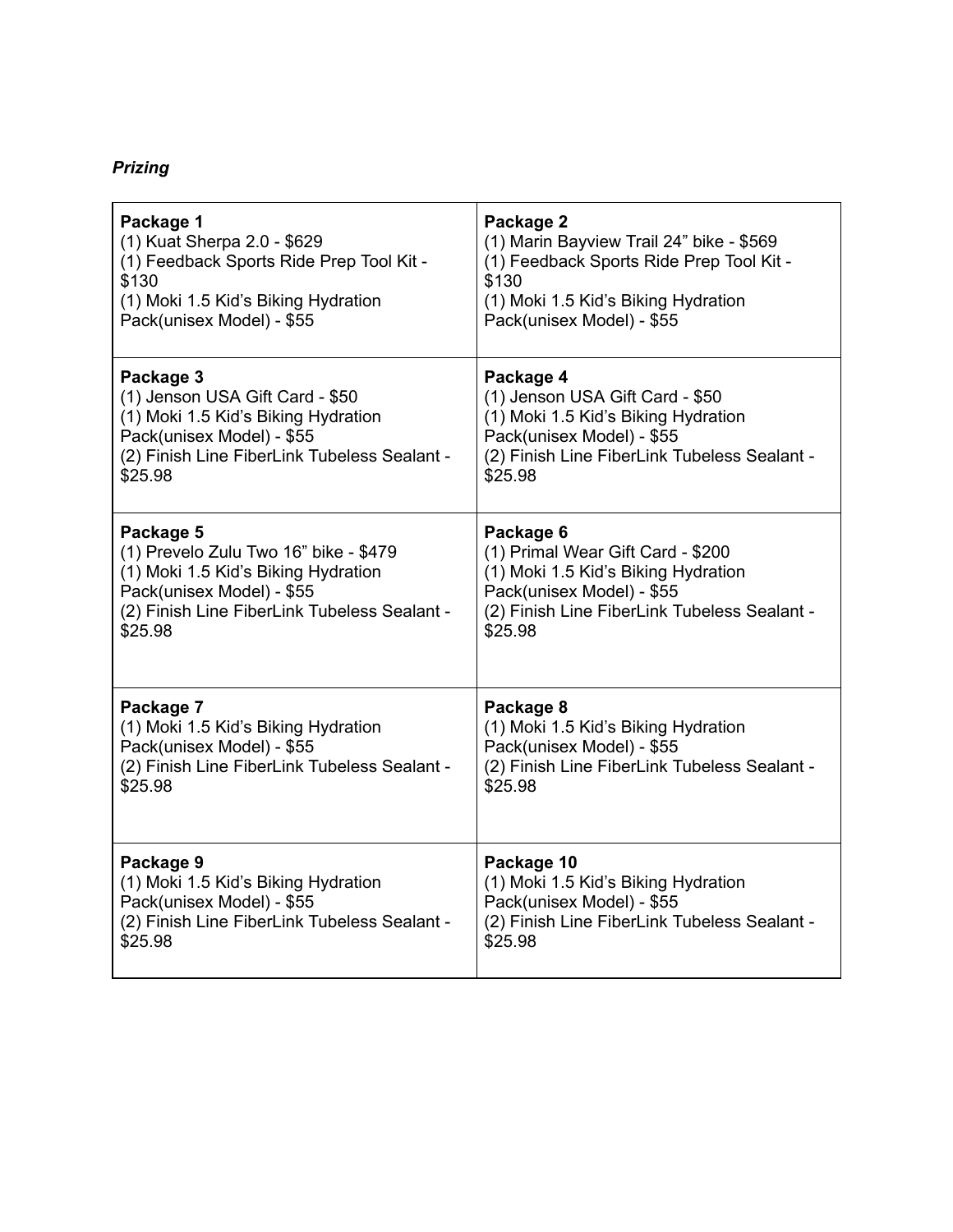Any prize details not specified above will be determined by the Sponsor in its sole discretion, including but not limited to models, sizing, color and other elements.

Prizes are not transferable, non-exchangeable, not for resale and non-refundable. Winners are not entitled to receive any payment for any possible difference between the actual value of the prizes and the estimated value of the prizes listed. Prizes must be accepted as awarded.

No cash or other substitution may be made, except by the Sponsor, who reserves the right to substitute a prize with another prize of equal or greater value if the prize is not available for any reason as determined by the Sponsor in its sole discretion.

*The winner is responsible for any fees associated with mounting, assembling, putting any prizing together and paying taxes, filing appropriate tax documents declaring the value of the prize, and any and all other costs and expenses including but not limited to customs and shipping fees that may be incurred on delivery of their prizes, not listed above or on the Promoter's web site.*

#### *What winner may be required to do?*

Except where prohibited, a potential winner may be required to complete and return a Declaration and Release and/or tax form W-9, if applicable, within five (5) days of being notified. If a potential winner declines to accept the prize, has violated any of these Official Rules, or fails to sign and return the required documents within the required time period, then an alternate entrant will be selected in his/her place in a random drawing of remaining entries.

#### *Other terms*

By participating in the drawing, entrants agree to be bound by these Official Rules and the determinations of the Promoter, which shall be final and binding. Unless prohibited by law, entrants agree to allow use and disclosure of their name, voice, city/state of residence, photograph, and/or likeness for advertising and/or trade and/or any other purpose in any media publication, chapter communication, sponsor communication or format now or hereafter known without further compensation, permission or notification. The promoter will use the entrant's personal information only for identified purposes, and protect the entrant's personal information.

This benefit is subject to federal, provincial, state, and local/municipal laws and regulations and is void where prohibited by law. In the event that the operation, security, or administration of the benefit is impaired in any way for any reason, including, but not limited to fraud, virus, other technical problem, or any other cause that corrupts or interferes with the administration, security, fairness, integrity or proper conduct of the TKMBD event giveaway, the Sponsor and Promoter may, in their sole discretion, either: (a) suspend the promotion to address the impairment and then resume the promotion in a manner that best conforms to the spirit of these Official Rules; or (b) award the prize at random from among the eligible entries received up to the time of the impairment.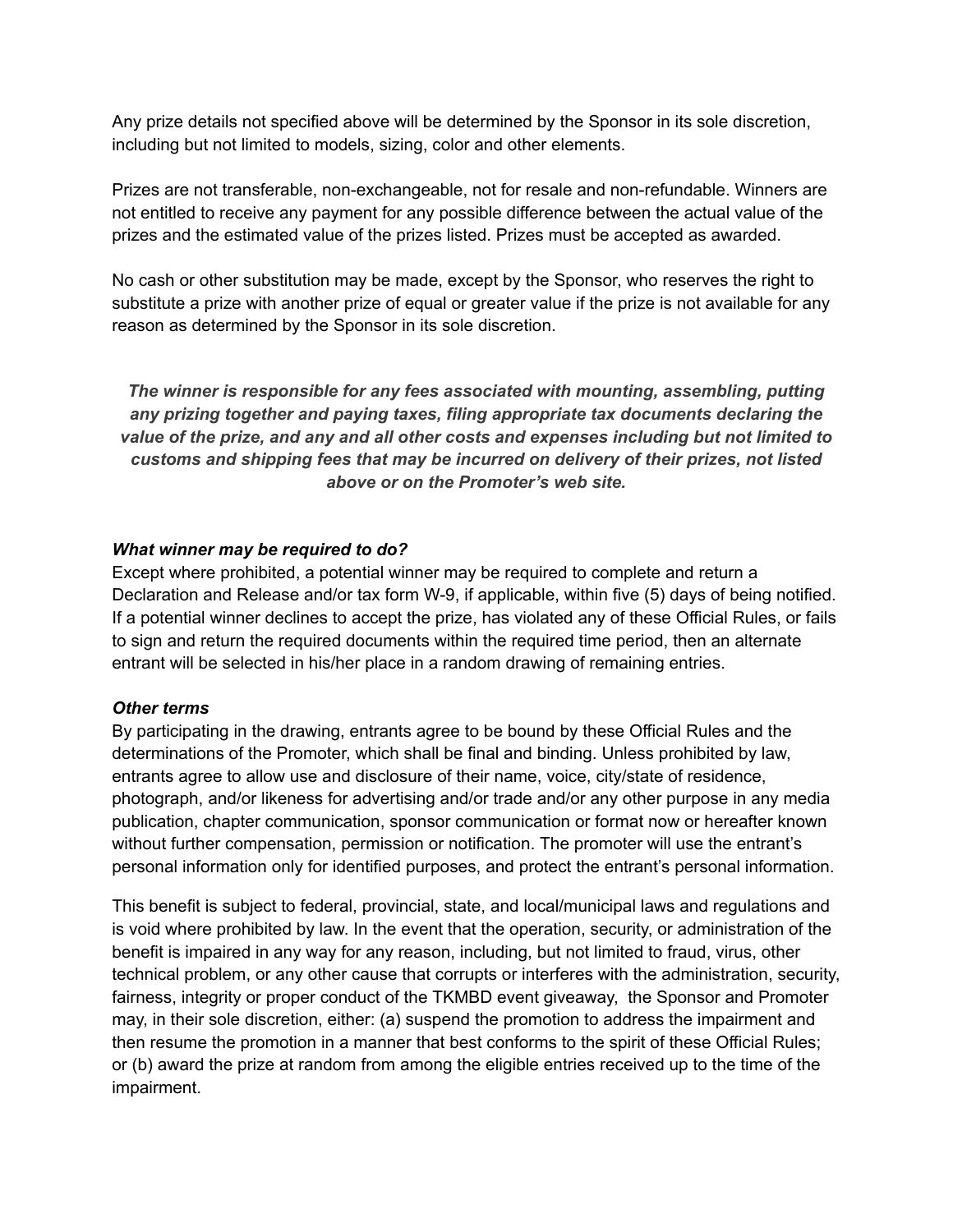The Sponsor and Promoter reserve the right in their sole discretion to disqualify any individual it finds to be tampering with the entry process or the operation of the drawing or to be acting in violation of these Official Rules or in a disruptive manner. Any attempt by any person to undermine the legitimate operation of the drawing may be a violation of criminal and civil law, and, should such an attempt be made, the Sponsor and Promoter reserve the right to seek damages from any such person to the fullest extent permitted by law. Failure by the Sponsor or Promoter to enforce any term of these Official Rules shall not constitute a waiver of that provision. Sponsor and Promoter reserve the right to modify or cancel this promotion at any time and, in the event of cancellation, substitute another in its place.

Participation is limited to those individuals who provide the required information to be eligible in the drawing, as stated above. By participating in the promotion, constituents agree to release and hold harmless the Promoter, the Sponsor, and any related organizations' employees or volunteers, and their respective officers, directors, employees, and agents (the "Released Parties") from and against any claim or cause of action arising out of participation in the drawing or receipt or use of any prize, including, but not limited to: (a) unauthorized human intervention in the drawing; (b) technical errors related to computers, servers, providers, or telephone or network lines; (c) printing errors; (d) lost, late, postage-due, misdirected, or undeliverable mail; (e) errors in the administration of the promotion or the processing of entries; or (f) injury or damage to persons or property which may be caused, directly or indirectly, in whole or in part, from entrant's participation in the promotion or receipt or use of any prize.

Should tax liability arise, then it will be the responsibility of the winner to notify their own Government's relevant tax department. The Promoter takes no responsibility or liability for taxation or for any other costs incurred in connection with the prizes received in this Membership Drive.

Entrant further agrees that in any cause of action, the Released Parties' liability will be limited to the cost of entering and participating in the promotion, and in no event shall the Released Parties be liable for attorney's fees. Entrant waives the right to claim any damages whatsoever, including, but not limited to, punitive, consequential, direct, or indirect damages. The Sponsor(s) listed and participating are not registered charities and no tax receipts will be issued for donations made through the Membership Drive.

# *Disputes*

Except where prohibited, entrant agrees that any and all disputes, claims and causes of action arising out of, or connected with, the promotion or any prize awarded shall be resolved individually, without resort to any form of class action, and exclusively by the appropriate court located in the State of Colorado. All issues and questions concerning the construction, validity, interpretation and enforceability of these Official Rules, entrant's rights and obligations, or the rights and obligations of the Promoter or Sponsor in connection with the promotion, shall be governed by, and construed in accordance with, the laws of the State of Colorado, without giving effect to any choice of law or conflict of law rules (whether of the State of Colorado or any other jurisdiction), which would cause the application of the laws of any jurisdiction other than the State of Colorado.